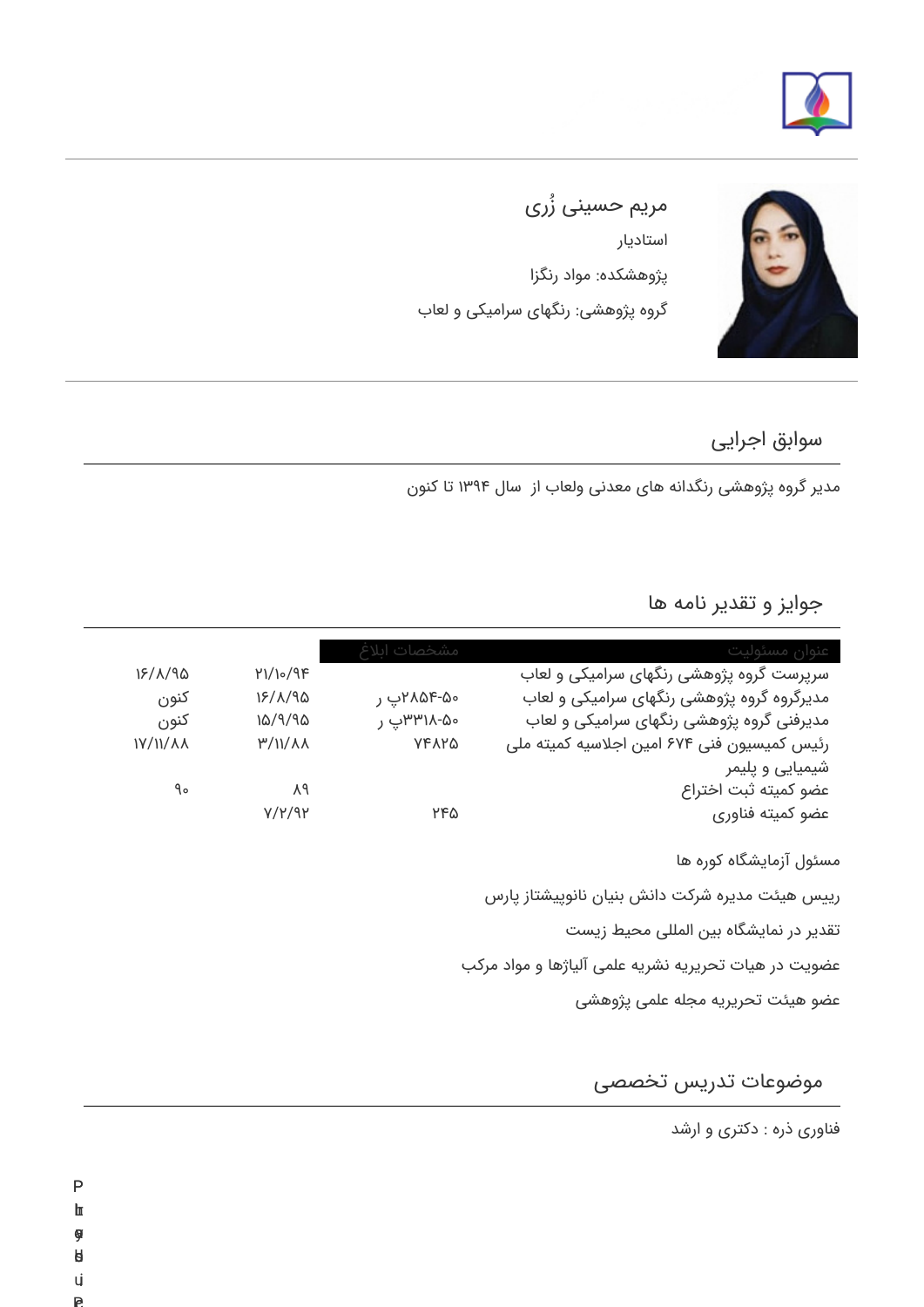| L                 |                                                                                                                                                                                                      |
|-------------------|------------------------------------------------------------------------------------------------------------------------------------------------------------------------------------------------------|
| A<br>ß            |                                                                                                                                                                                                      |
| p                 |                                                                                                                                                                                                      |
| r₩                |                                                                                                                                                                                                      |
| Ŋ<br>甫            |                                                                                                                                                                                                      |
| 恤                 |                                                                                                                                                                                                      |
| tt<br><b>b</b>    |                                                                                                                                                                                                      |
| ę.                | زمینه های تدریس                                                                                                                                                                                      |
| n                 |                                                                                                                                                                                                      |
| g<br>ÇÍ           | Synthesis of Nano-particles, Sol-Gel Synthesis Nanotechnology Applications, Ceramic Matrix<br>Composites, Ceramics in Environmental Applications, Ceramic Processing, Bio-active Ceramics, Solid     |
| g                 | State Lighting Ceramics, antibacterial & Self-cleaning surface                                                                                                                                       |
| ķf                |                                                                                                                                                                                                      |
| g<br>$\mathbf 4$  | مقالات در نشریات                                                                                                                                                                                     |
| β                 | 1. مريم حسيني زري,Co-doped TiO2 nanostructures as a strong antibacterial agent and selfcleaning                                                                                                      |
| ng<br>咆           | cover: Synthesis, characterization and investigation of photocatalytic activity under UV                                                                                                             |
| p                 | .irradiation,,Journal of Photochemistry & Photobiology, B: Biology, 2018-178<br>2. کریمی، امیری و حسینی زری,Synthesis and Characterization of Anti-Scratch and Anti-Corrosion                        |
| b                 | Hybrid Nanocomposite Coatings Based on Sol-Gel Process, Silicon, 2020.                                                                                                                               |
| 9<br>$\mathbf d$  | ۳. مریم حسینی زری، نیما صفا، سارا عبد العزیزی،بهبود مقاومت به خوردگی آلومینیوم از طریق اعمال یوشش                                                                                                    |
| ø                 | نانوکامپوزیتی آلومینا-زیرکونیا به روش سل- ژل،،نشریه مواد پیشرفته و پوشش های نوین،مجلد ۱۶٬۲۰۶٬۲۰۶.<br>۴. حسین حیدری، رحیم نقی زاده، مریم حسینی زری، سجاد سبزکاری،بررسی تاثیر کانی ساز NaF بر ویژگیهای |
| rp<br>p           | رنگدانه هماتیت زیرکن -در روش سل ژل،شریه علوم و فناوری رنگ،مجلد ۱۰،شماره صفحات ۳۰،۲۰۱۶-۳۰،                                                                                                            |
| b                 | ۵. مریم حسینی زری , سلیمانی،Ink-jet printing of micro-emulsion TiO۲ nano-particles ink on the<br>Surface of glass، Journal of the European Ceramic Society،مجلد ١٢٥، ٣٢-٣٢.                          |
| đ                 | ۶. مریم حسینی زری،سنتز و بررسی تاثیر نوع زمینه سرامیکی بر رنگدانه زیست سازگار و نانوکپسوله هماتیت به                                                                                                 |
| M<br>Œ            | روش میکروامولسیون،شریه علوم و فناوری رنگ،۱۳۹۱،شایا: ۱۷۳۵-۸۷۷۹.                                                                                                                                       |
| Ç                 | 7. محسنی، احسان طاهری، مریم حسینی زری,Study on cytotoxicity and photocatalytic properties of<br>different titania/hydroxyapatite nanocomposites prepared with a combination of sol-gel and           |
| A<br>Ш            | .precipitation methods, Research on Chemical Intermediates, 2018-44                                                                                                                                  |
| S                 | 8. محسنی، احسان طاهري، مريم حسيني زري,Effect of dopant (Co, Ni) concentration and<br>hydroxyapatite compositing on photocatalytic activity of titania towards dye degradation, Journal               |
| Ŋ<br><sub>3</sub> | .of Photochemistry and Photobiology A: Chemistry, 2018-356                                                                                                                                           |
| e                 | 9. مريم حسيني زري و مختارى,Synthesis, Characterization and Investigation of Photocatalytic<br>Activity of Transition Metal-doped TiO2 Nanostructures, Prog. Color Colorants Coat, 2018-11.           |
| 而                 | 10. شهریاری و مریم حسیني زري,Synthesis and Characterization of Ni-doped TiO2 Nanostructures as                                                                                                       |
| ģ<br>$\theta$     | an Active Selfcleaning Cover on Floor-Tile Surface, J Clust Sci, Vol. 28, 2017                                                                                                                       |
| m                 | 11. مريم حسيني زري,Particle size and kind of mica in synthesis of nontoxic bronze and gold<br>pearlescent pigments based on nanoencapsulated hematite, Journal of Ultrafine Grained and              |
| me<br>e           | Nanostructured Materials, Vol. 48, 2015-48                                                                                                                                                           |
| Ł                 | 12. حسین حیدری، رحیم نقی زاده، مریم حسینی زری,Synthesis and characterisation of hematite-zircon<br>nanocomposite By sol - gel method, Advanced Materials Research, Vol. 829, 2014-829.               |
| ĥ                 | 13. مریم حسینی زری,Study on the hydrophobized changes in wettability of sol-gel synthesized                                                                                                          |
| g                 | nano titanium dioxide films, Advanced Materials Research, Vol. 829, 2014-829.                                                                                                                        |
| O                 | 14. مریم حسینی زری,Study on Microstructure of Nano Hematite Encapsulated by Zircon and                                                                                                               |
| W<br>٣            |                                                                                                                                                                                                      |
| Q                 |                                                                                                                                                                                                      |
|                   |                                                                                                                                                                                                      |
|                   |                                                                                                                                                                                                      |
|                   |                                                                                                                                                                                                      |
|                   |                                                                                                                                                                                                      |
|                   |                                                                                                                                                                                                      |
|                   |                                                                                                                                                                                                      |
|                   |                                                                                                                                                                                                      |
|                   |                                                                                                                                                                                                      |
|                   |                                                                                                                                                                                                      |
|                   |                                                                                                                                                                                                      |
|                   |                                                                                                                                                                                                      |
|                   |                                                                                                                                                                                                      |
|                   |                                                                                                                                                                                                      |
|                   |                                                                                                                                                                                                      |
|                   |                                                                                                                                                                                                      |
|                   |                                                                                                                                                                                                      |
|                   |                                                                                                                                                                                                      |
|                   |                                                                                                                                                                                                      |
|                   |                                                                                                                                                                                                      |
|                   |                                                                                                                                                                                                      |